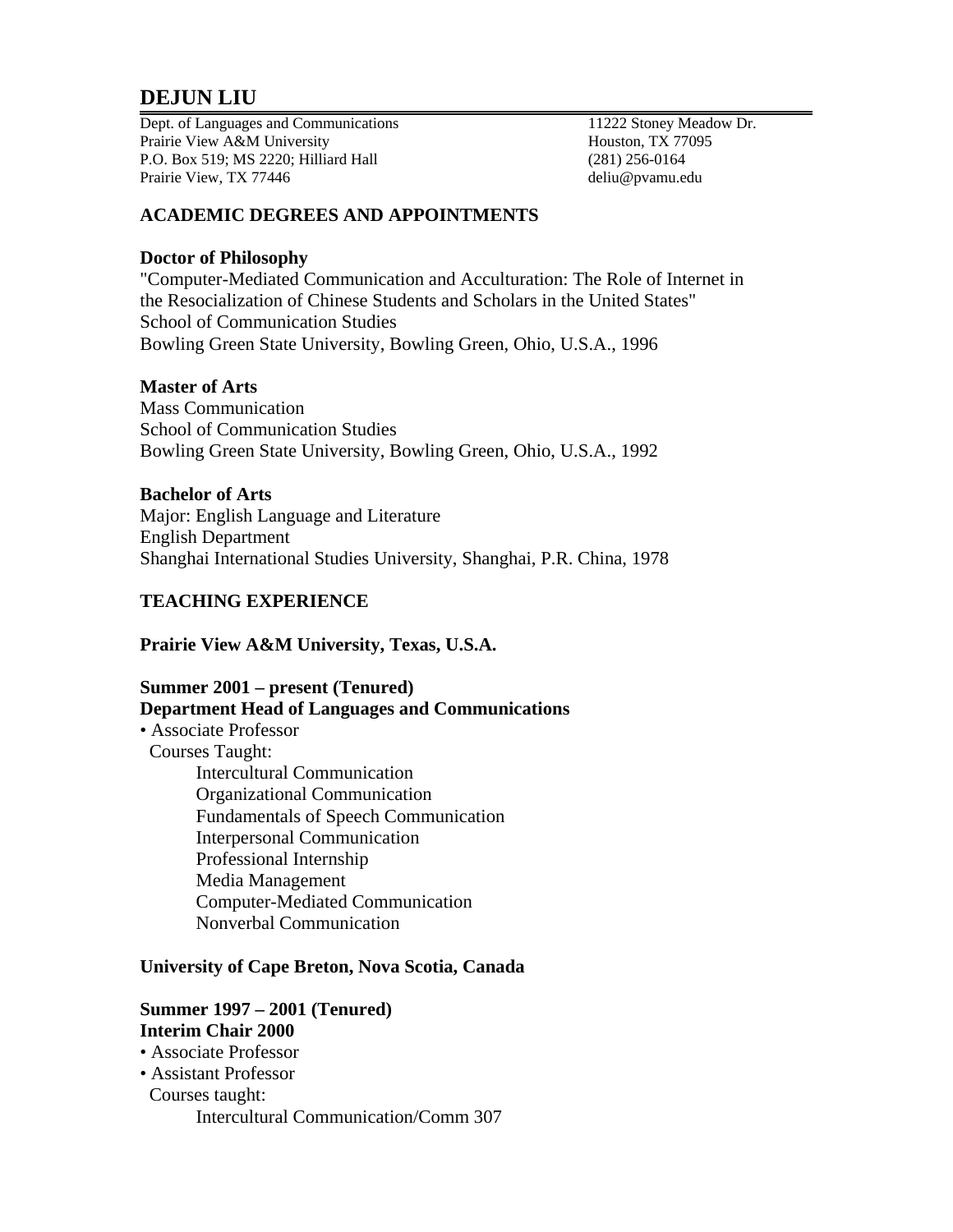# Liu, p. 2

 Introduction to Interpersonal Communication/Comm 103 Introduction to Public Communication/Comm 105 Advanced Interpersonal Communication/Comm 311 Organizational Communication/Comm 305 Introduction to Communication Research/Comm 261 Computer-Mediated Communication/Comm 351

### **London Chinese School, London, Ontario, Canada**

Fall 1996 – Spring 1997 • Senior Lecturer Courses Taught: Business Chinese to Executives Chinese Culture

#### **Bowling Green State University, Ohio, U.S.A.**

Fall 1993 -- Summer 1996 • Graduate Teaching Fellow Courses Taught: Interpersonal Communication Public Communication Organizational Communication Fall 1991 -- Summer 1993 • Graduate Teaching Assistant Courses Taught: Introduction to Interpersonal Communication Introduction to Films Introduction to Public Speech

#### **Xi'an International Studies University, Xi'an, China**

Fall 1982 - Spring 1990 • Assistant Professor • Lecturer Courses Taught: Communication Skills in English Public Communication Teaching English as a Second Language Theories & Techniques for Translation (English into Chinese & Chinese into English) Introduction to English Literature English Grammar

#### **Tibetan National University, Xianyang, China**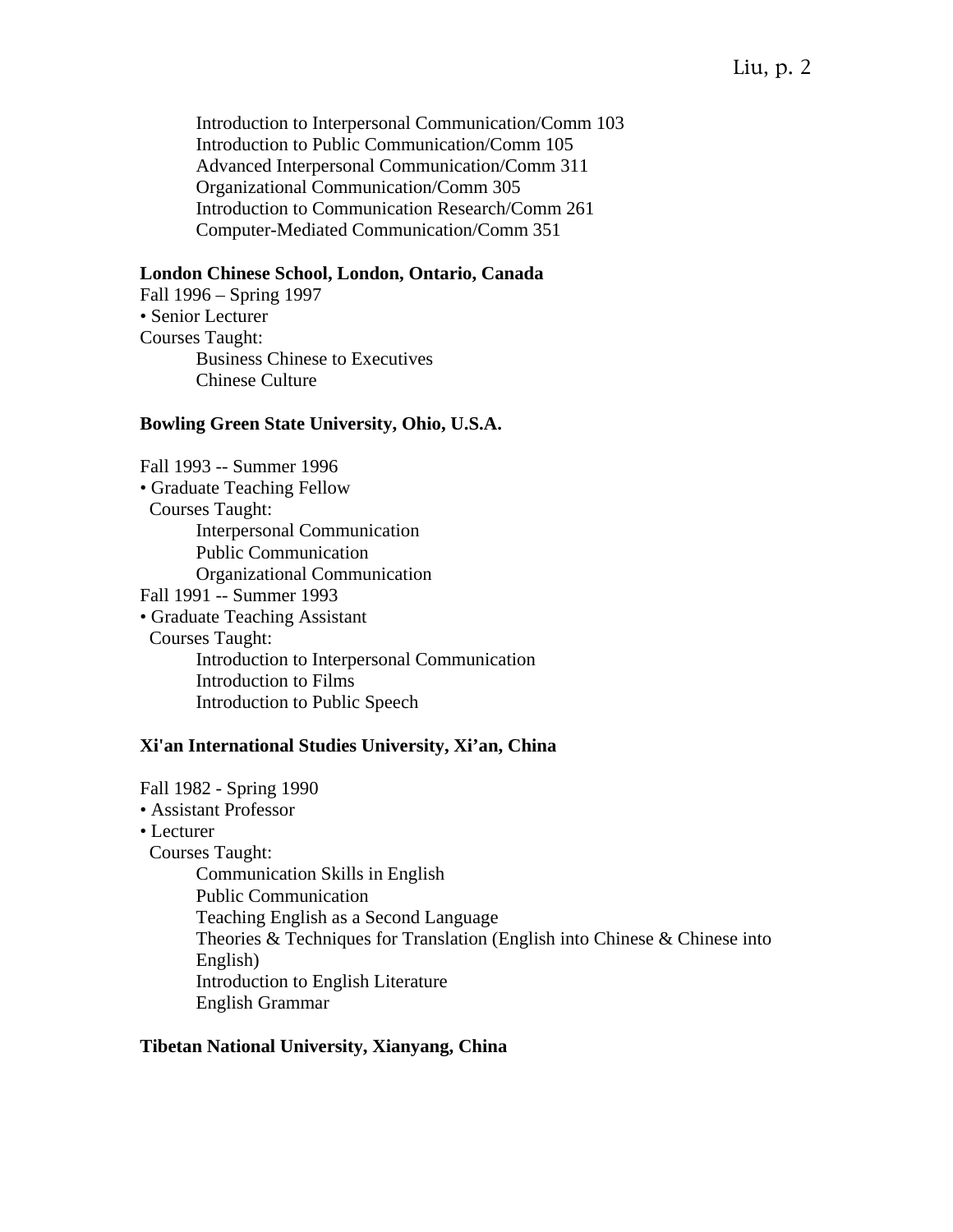Fall 1979 -- Spring 1982 **Founding Chair** 

• Lecturer

Courses Taught:

 Cross-Cultural Communication Introduction to Communications Listening Skills in English Speaking English Intensive Reading in English Writing in English Translation

# **Xi'an Foreign Languages University, Xi'an, China**

Fall 1978 -- Spring 1979

• Instructor

 Courses Taught: English Listening and Speaking Intensive English Reading Extensive English Reading Technical Writing in English

# **PUBLICATIONS**

# **Dictionaries and Books:**

- Liu, D. J. & Ciren, T. (1988). *English-Tibetan-Chinese dictionary.* Beijing, China: Beijing National Publishing House. (1,233 pages)
- Liu, D. J. (1988). (Translation). *Training entrepreneurs for small business creation : Lessons from experience* (by Loucks, K. E., 1988). Xi'an, China: Shaanxi Provincial Publishing Company. (215 pages)
- Liu, D. J. (1987). (Translation). *The art of being a boss* (by Schoenberg, R. J., 1978). Xi'an, China: Shaanxi Educational Press. (271 pages)
- Liu, D. J. & Zhang, Z. Y. (1986). *A dictionary of famous descriptions from English literature.* Xi'an, China: Shaanxi Provincial Publishing Company. (761 pages)
- Liu, D. J., Dang, J. X., & Liang, G. S. (1985). *Basic communication skills in English.* Xi'an, China: Future Publishing House. (314 pages)

# **Book Chapter:**

Liu, D. J. (1999). Internet as a mode of civic discourse: Chinese virtual community in North America. In R. Kluver & J. H. Powers (Eds.), *Civic discourse, civic society, and the*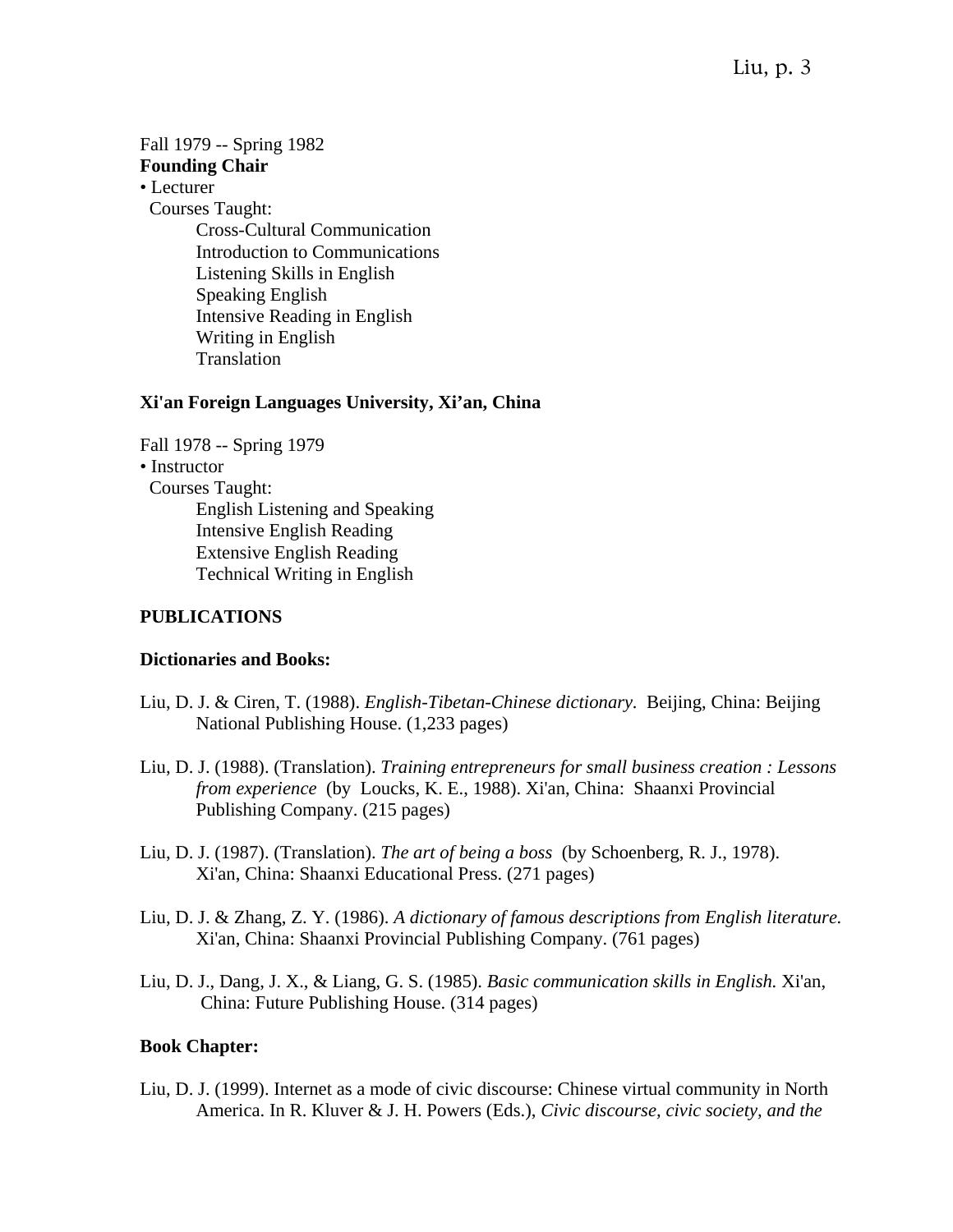*Chinese world*. Greenwich, Connecticut: Ablex Publishing Corporation.

# **Journal Articles:**

- Liu, D. J., & Melkote, S. R. (2000). Role of the Internet in forging a pluralistic integration: A study of Chinese intellectuals in the United States. *Gazette – The International Journal for Communication Studies, 62,* 6.
- Liu, D. J. (1985). Language and culture. *Foreign Languages Teaching, 2,* 73-81.
- Liu, D. J. (1984). The changing of phonetic laws in English. *English Studies*, *7-8,* 61-65.

Liu, D. J. (1983). Interactive skills in English teaching. *Foreign Languages Teaching, 3*, 23-29.

# **CONFERENCE PAPERS**

### **Peer-reviewed:**

- Liu, D.J. (2002). The impact of computer-mediated communication on educational culture. Presented at the National Communication Association, New Orleans.
- Liu, D.J. (2000). Future compatible classroom or walless classroom. Presented at the National Communication Association, Seattle.
- Liu, D.J. (1999). Visions of Internet in education: A comparative study of educational function of Internet in Canada and China. Presented at the National Communication Association, Chicago.
- Liu, D.J. (1999). The political nature of the modern Chinese press: 1815 1949. Presented at the National Communication Association, Chicago.
- Liu, D. J. (1998). The computer-mediated communication mode as seen in Chinese virtual communities. Presented at the National Communication Association, New York, NY.
- Liu, D. J. & Melkote, S. R. (1998). Chinese ethnic Internet participation and the acculturation of Chinese students and scholars in the United States. Presented at the National Communication Association, New York, NY.

# **Competitive:**

Liu, D.J. (2008). Honesty and trust in online communication. Presented at the National Communication Association, San Diego.

Liu, D.J. (2004). The influence of Chinese language and culture on communication in cyberspace. Presented at the National Communication Association, Chicago.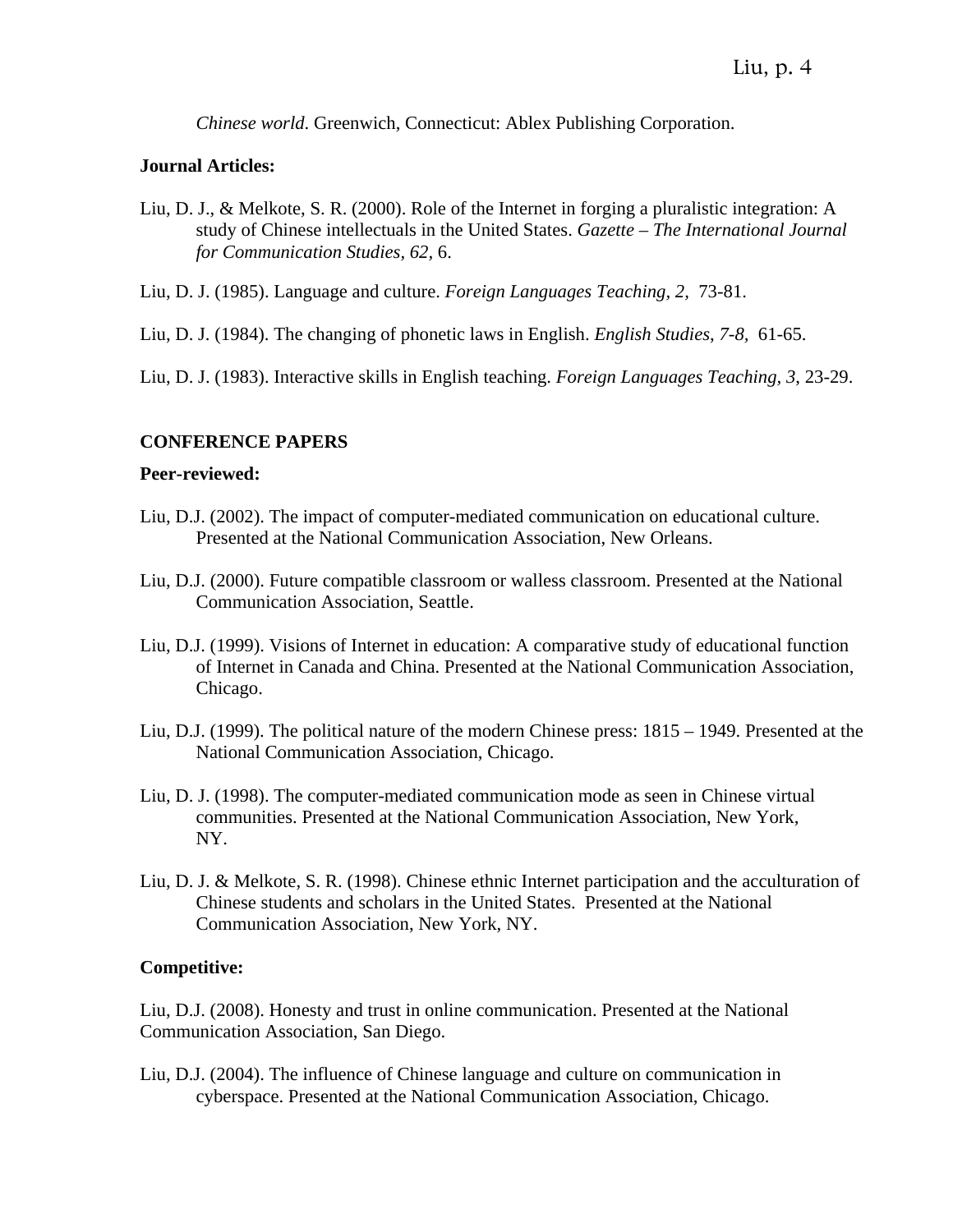- Liu, D.J. (2003). Internet participation and Americanization. Presented at the National Communication Association, Florida.
- Liu, D.J. (2000). Ethnic media and pluralistic integration. Presented at the National Communication Association, Seattle.
- Liu, D.J. (1999). Discourse analysis on virtual communities. Presented at the National Communication Association, Chicago.
- Liu, D. J. (1998). Chinese ethnic Internet and acculturation. Presented at the National Communication Association, New York, NY.
- Liu, D. J. (1995). The role of Chinese ethnic Internet in the resocialization of the new Chinese immigrants. Presented at the 18th National Third World Studies Conference, Omaha, Nebraska.
- Liu, D. J. (1993). Changing the focus of distance education for China's national development broadcasting education in China. Presented at the 16th National Third World Studies Conference, Omaha, Nebraska.
- Liu, D. J. (1991). Development and the revolutionary play in China before 1949: Mass mobilization and indigenous communication. Presented at the 13th National Third World Studies Conference, Omaha, Nebraska.

# **HONORS**

- Listed in the book *Translators Who's Who,* 1989. Xi'an, China: Shaanxi People's Publishing House.
- Outstanding Teacher of the Year, Xi'an International Studies University, 1988.
- First Place Award for Teaching Excellence, Xi'an International Studies University, 1986.
- Excellent Teacher Award, Xi'an International Studies University, 1983.
- Outstanding Educator, Tibetan National University, 1981.

# **GRANTS AND SCHOLARSHIPS**

• Awarded \$64,000 for Fulbright-Hays Group Project Abroad (one of the researchers), U.S. Department of Education, 2004

• Awarded \$300,000 for non-linear editing system in the department, 2007, Title III, PVAMU

• Awarded \$300,000 for non-linear editing system in the department, 2006, Title III, PVAMU

• Awarded \$200,000 for upgrading the TV Production Studio in the department, 2005, Title III, PVAMU

# **SERVICE**

*Professional and Community* 

- Department Head of Languages and Communications, PVAMU, 2001– present
- Member of the College Curriculum Development Committee, PVAMU -- present